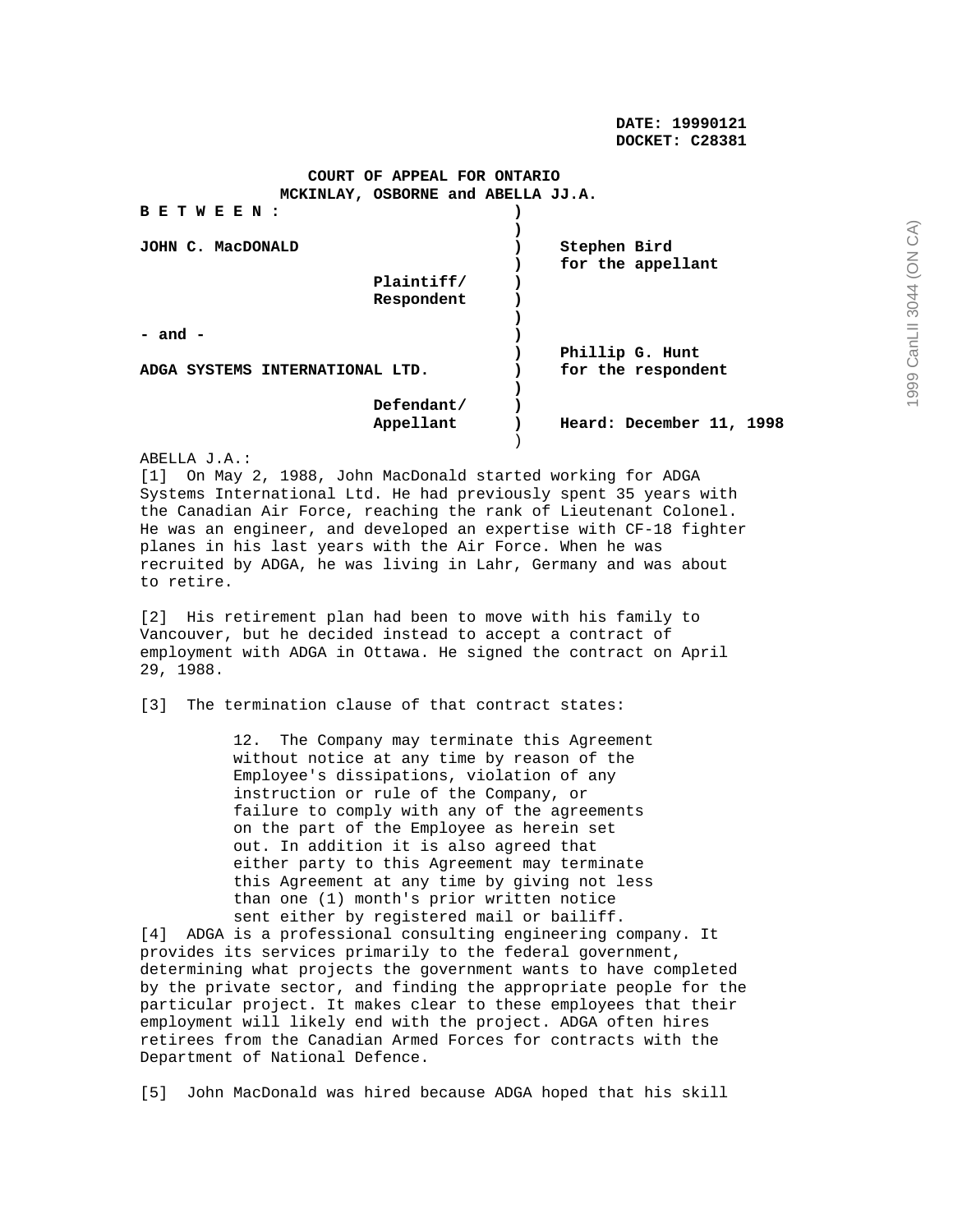and connections would attract contracts with the Department of National Defence, particularly a service contract for CF-18 fighters.

[6] As the letter making a conditional offer of employment to MacDonald clearly demonstrates, his employment with ADGA was linked to the awarding of the CF-18 contract:

> ADGA Systems International Limited (ADGA) is pleased to make you a contingent offer of employment with our firm, when you are available for civilian employment, to the following conditions:

 a) ADGA obtains the projected contract with the Department of National Defence for services in the management of certain CF-18 sub systems.

[7] ADGA's aspirations were realized when it was awarded a CF-18 contract in 1988, which John MacDonald oversaw. MacDonald's salary was billed back to the Department of National Defence. The contract was renewed in 1990 and again in 1992.

[8] In 1994, the contract was not awarded to ADGA. MacDonald's employment was therefore terminated by letter dated June 15, 1994, and he received 13.2 weeks compensation from ADGA, a total of \$23,951.22.

[9] MacDonald sued ADGA, claiming he was wrongfully dismissed and entitled to 14 months' compensation in lieu of notice, an amount totalling \$87,964.72 exclusive of the \$23,951.22 he had already received from ADGA.

[10] The trial was essentially a dispute over whether ADGA had just cause to terminate MacDonald's employment. ADGA blamed the failure to win the 1994 CF-18 contract on MacDonald's behaviour; MacDonald denied any inappropriate conduct.

[11] The secondary issue was the notice entitlement: ADGA argued that it had complied with its contractual (and statutory) obligations by giving MacDonald more than 3 months' compensation; MacDonald argued that the contractual term was essentially meaningless given the length and nature of his employment.

[12] MacDonald was successful at trial, and was awarded the full amount requested. The trial judge found there was no just cause for his dismissal, that MacDonald was wrongfully dismissed, and that he was entitled to "reasonable notice" - a period of 14 months in the circumstances of this case.

[13] The trial judge treated the termination clause as a base only, and was of the view that it did not insulate ADGA from its common law requirement to provide reasonable notice to an employee who is wrongfully dismissed. He explained his approach in his oral reasons: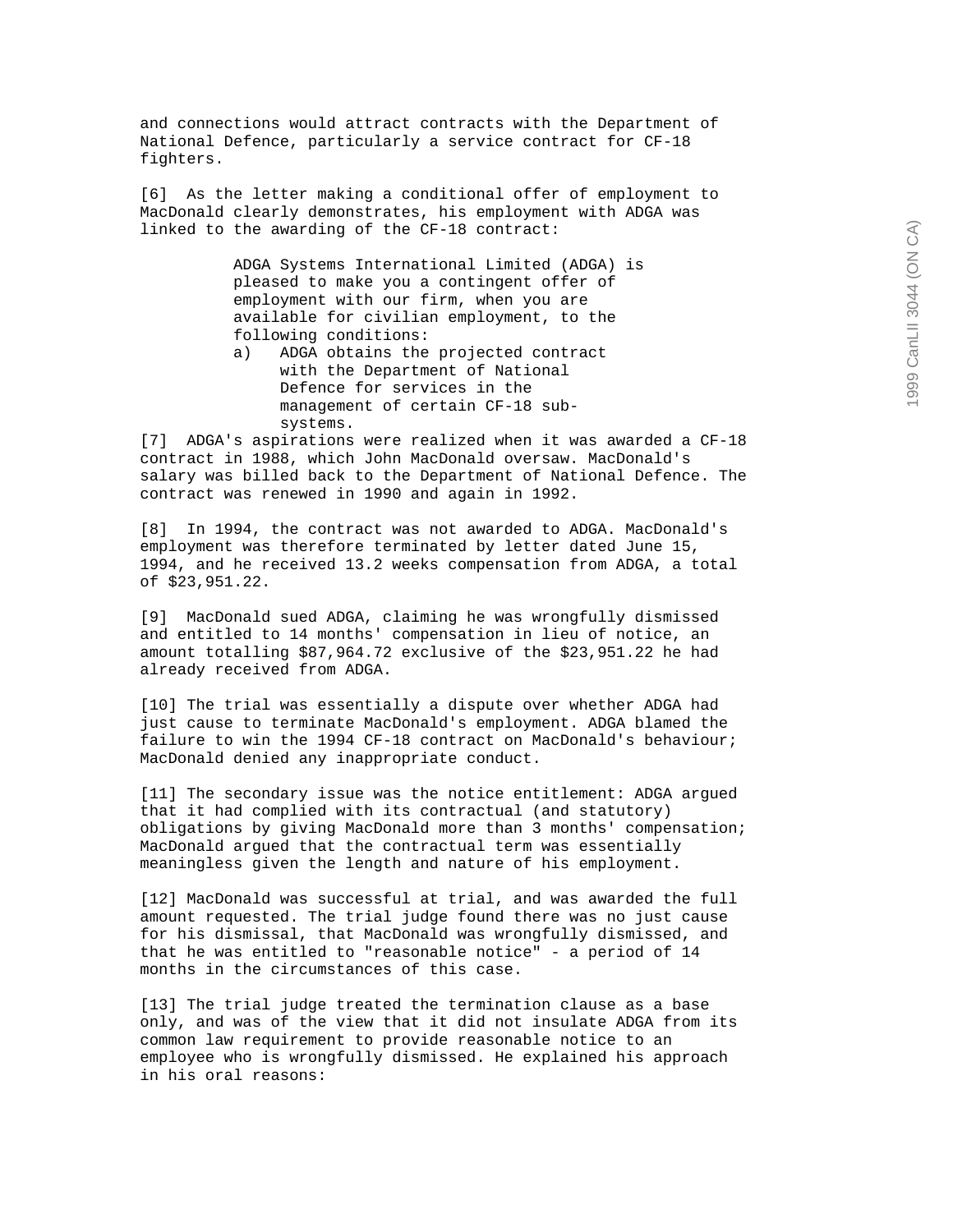... Some time was spent on the contract provision. I have no difficulty with it. The contract document said ... that it is agreed either party may terminate the agreement at any time by giving not less than one month prior written notice sent either by registered mail. I've taken it quite simply that that was a commitment in the event of discharge by ADGA that they would give at least one month's written notice or one month's pay in lieu of notice. The case law amply supports that a requirement for written notice can be substituted by payment in lieu thereof.

 In any event, I simply view that as a base, an agreement by ADGA that, in fact, if Mr. MacDonald had performed so poorly, they wanted to let him go in the first few weeks, they would nevertheless owe him a month's pay. It does not, in any way create a ceiling, and I do not accept any suggestion that because a month is mentioned here, that the month should be taken as a base figure from which additions or subtractions can be made. Certainly the contract says, no subtractions. [Emphasis added.]

Analysis

[14] On appeal, ADGA did not quarrel with the "no just cause" finding. Instead, the appeal focused exclusively on the interpretation to be given to the termination clause.

[15] Both MacDonald and ADGA relied on the analysis in Machtinger v. HOJ Industries Ltd. (1992), 91 D.L.R. (4th) 491 (S.C.C.). In Machtinger, the termination provisions in two employment contracts were found to be void because they provided for a notice period less than the applicable statutory minimum in the Employment Standards Act. As a result, there no longer being a contractual provision setting a notice period, the dismissed employees were entitled to rely on their common law presumptive entitlement to an implied term of reasonable notice.

[16] On behalf of MacDonald, it was argued that the termination clause in his contract, which obliged the employer to give "not less than" one month's notice, sets out a term of notice less than that required by the Employment Standards Act, R.S.O. 1990, c. E.14. Pursuant to s.  $57(f)$  of that Act, an employee who has worked between 6 and 7 years for an employer, as MacDonald had, is entitled to 6 weeks' notice. ADGA argued that the provision, as worded, does not set out a notice period less than that required by statute and is therefore binding.

[17] There is no dispute about the applicable law. Both parties acknowledge that where an employment contract is for an indefinite period and the dismissal is without cause, an employee is entitled at common law to the presumption of an implied right to reasonable notice of an intention to terminate the contract,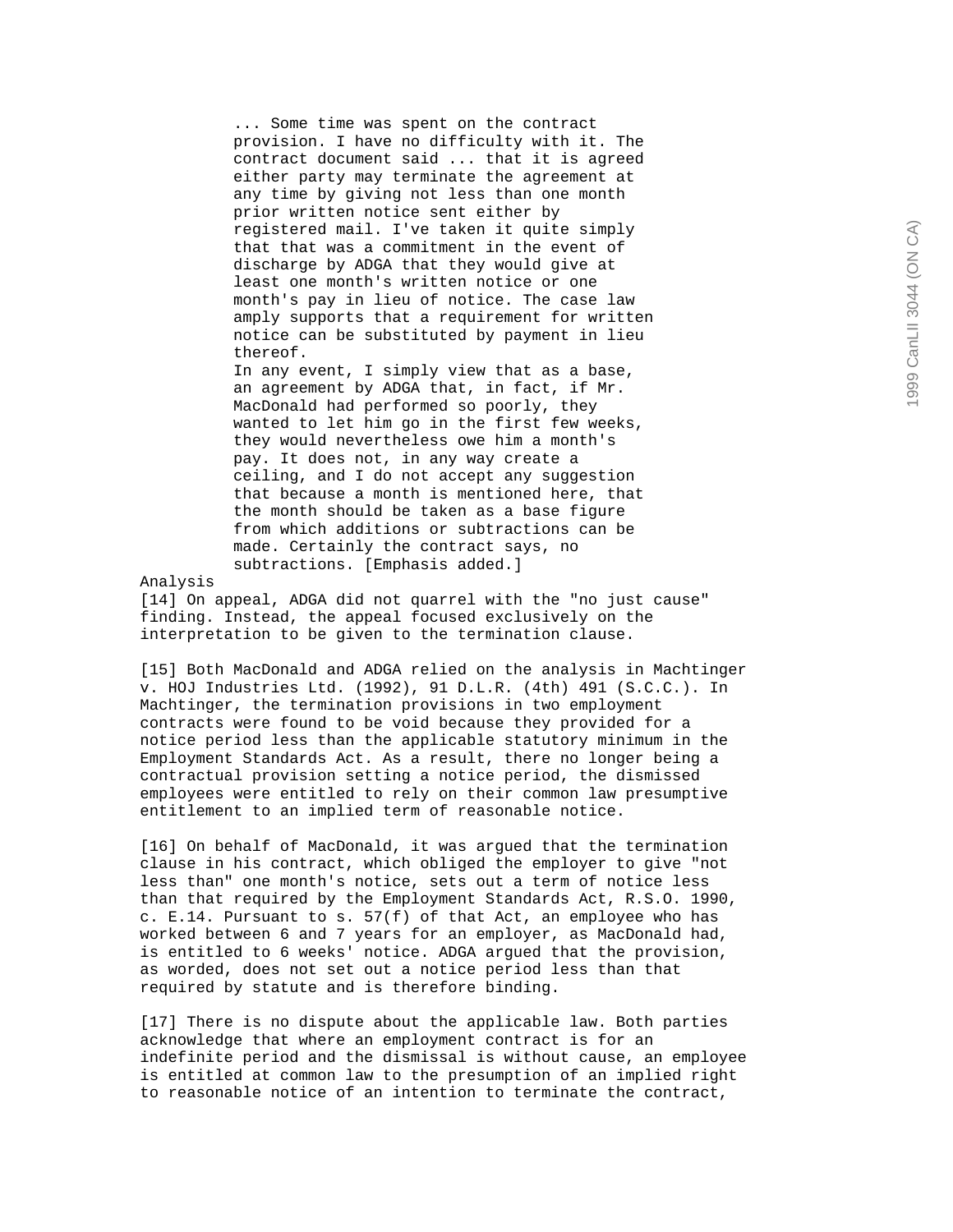unless the employment contract clearly stipulates a notice period: Carter v. Bell & Sons, [1936] 2 D.L.R. 438 (Ont. C.A.). But if the stipulated notice period in the contract provides for a term less than the minimum notice requirements of the Employment Standards Act, that provision is "null and void": Machtinger at p. 505. Since voiding the contractual notice period renders the contract silent on the question of notice, there is no contractual rebuttal to the presumption of reasonable notice. The employee will therefore be entitled to the reasonable notice period implied at common law, a period which usually exceeds the period expressed in employment standards legislation: Machtinger at p. 508.

[18] It is helpful to compare the language of the termination clause in MacDonald's employment contract with that found in Machtinger's contract with HOJ. The termination clause in MacDonald's contract states:

> 12. The Company may terminate this Agreement without notice at any time by reason of the Employee's dissipations, violation of any instruction or rule of the Company, or failure to comply with any of the agreements on the part of the Employee as herein set out. In addition it is also agreed that either party to this Agreement may terminate this Agreement at any time by giving not less than one (1) month's prior written notice sent either by registered mail or bailiff. [Emphasis added.]

[19] Machtinger's termination clause stated:

 Termination - Employer may terminate employment at any time without notice for cause. Otherwise, Employer may terminate employment on giving Employee 2 weeks' notice or salary ... in lieu of notice. ...

[20] In my view, the clause in Machtinger is easily distinguishable from the termination provision in MacDonald's contract. The Machtinger clause sets out a specific notice period which, on its face, violates the four week notice provisions required for these employees under the Employment Standards Act.

[21] The MacDonald clause, on the other hand, does not, on a plain reading, conflict with any legislative entitlement. ADGA is required to give MacDonald not less than 1 month's notice. This does not contravene the duty to comply with the Employment Standards Act's minimal requirement of one week's notice per year of service, up to a maximum of eight weeks.

[22] While not determinative, moreover, ADGA's payment of both the minimal six weeks' compensation to which MacDonald was entitled by statute, as well as an additional seven weeks' severance pay, reflects an understanding of the termination clause as requiring, at the very least, compliance with the notice requirements under the Employment Standards Act. Unlike